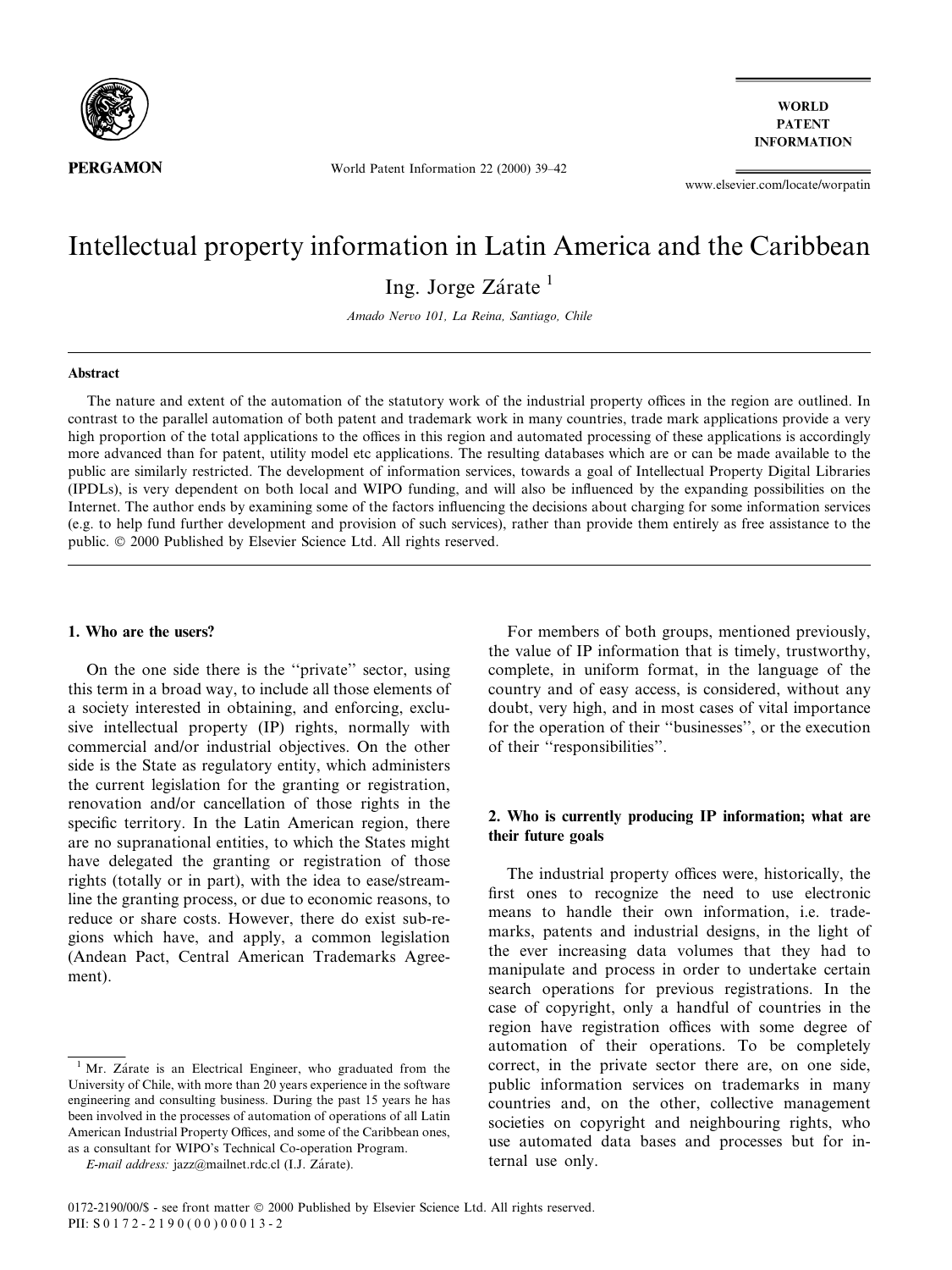Undoubtedly then, the industrial property offices of the region are the most important and most relevant producers of this type of information, due to the fact that they own the information of greatest demand in the market, and to their privileged position of having the most complete and up-to-date information in that market.

These Offices began to change, some 15 years ago, from their totally manual operations in the processing of files, based mainly on the use of paper documentation, to automated operations using computers and databases in electronic media. Today, the majority of them, except for some small offices in the Caribbean, have automated operations to support the processing of applications. This does not mean that they have completely replaced the paper and transformed into totally electronic offices (``paperless''). But it does mean that a great percentage of the operations to query data, search for prior art, and produce official documents, now are done with the support of computerized processes and the related data bases that they have built up and updated over the years.

There are still challenges for these Offices. Given the need to prioritize the use of normally scarce financial resources available, not all the operations are automated, and not in all areas. The volume of trademark applications compared to patent and industrial model ones (approximately from 90% to 95% of all applications) is notably higher in this region of the world, so the area that has received more attention with regard to automation has been trademarks. One of the objectives then, is to complete the automation of operations, or better said to bring all operations of the IP Offices to the same automation level of that of trademarks. The challenge to achieve a minimal level of automation is stronger in the copyright offices in which, as I already mentioned, only a few of them have obtained some degree of automation of their operations.

Other automation goals pursued by the industrial property offices in this region are:

(a) to produce electronic images of the paper documents contained in the application files, with the idea to have, or replace, backup mechanisms of those documents, to consult them easily, and to avoid movement of the paper copies;

(b) to build data banks of documents published by other Offices, normally in CD-ROM format, with the objective to enlarge the document collections used by examiners at the time of prior art search, and/or to set up and support information services to the public; (c) to give information services to the public using their own computerized data bases, with remote connection to their sites, through Internet or a direct link.

### 3. Strategies used to achieve the objectives

Medium and large size Offices in the region, which already have well-organized IT departments (or computer centres) with qualified technical personnel, are executing their own projects to achieve the said objectives. The smaller Offices, those ones which do not have the necessary human resources available, or the ones they have do not have the required technical skills, will normally use the channel of technical co-operation with WIPO in order to achieve them.

The limitations, in both cases, are set by the available resources (human, material and financial), being their own ones in the first case, or from WIPO or other financial organization in the later one, to carry out all the activities that have been identified.

### 4. The information services available

With the automation of their operations, the industrial property offices rapidly found out that their data bases, designed originally to support their internal administrative management, had a demand from the public that applies for the industrial property rights. So the next step was to develop special computerized processes which allowed them to give information services to that audience and to provide paid-for services, supported by the exploitation of the same data bases.

But many Offices, even though they have all the technical elements in place to set up these services, do not have the legal power to charge for those automated services. The foresight of some of the heads of Offices, together with a greater understanding by higher authorities in the governments, and the introduction of certain degrees of financial autonomy at the institutional level, eventually have allowed them to get over those obstacles in some countries. The financial resources gathered through these services contribute directly to the self-sustainability of the operations of many Offices in the region such as those of Argentina, Colombia, Costa Rica, Panama, Peru, Guatemala, Mexico, Nicaragua and Venezuela.

These information services to the public typically implement in the trade marks area queries by application or register number, by class, by name of the proprietor or name of the agent/ representative of the proprietor, and the search for prior similar registrations. In all mentioned cases, the industrial property offices are the only local providers of such services, and also the only ones capable of providing them accurately because they are the only ones who have the complete and updated information.

It is worth noting that these automated services have improved the image of the state administration in those countries, particularly of the Offices, because they reflect a technical and organizational capacity capable of setting up services of excellent quality, which does not represent the typical perception of much of the general public with respect to the efficiency and/or efficacy of state organizations there.